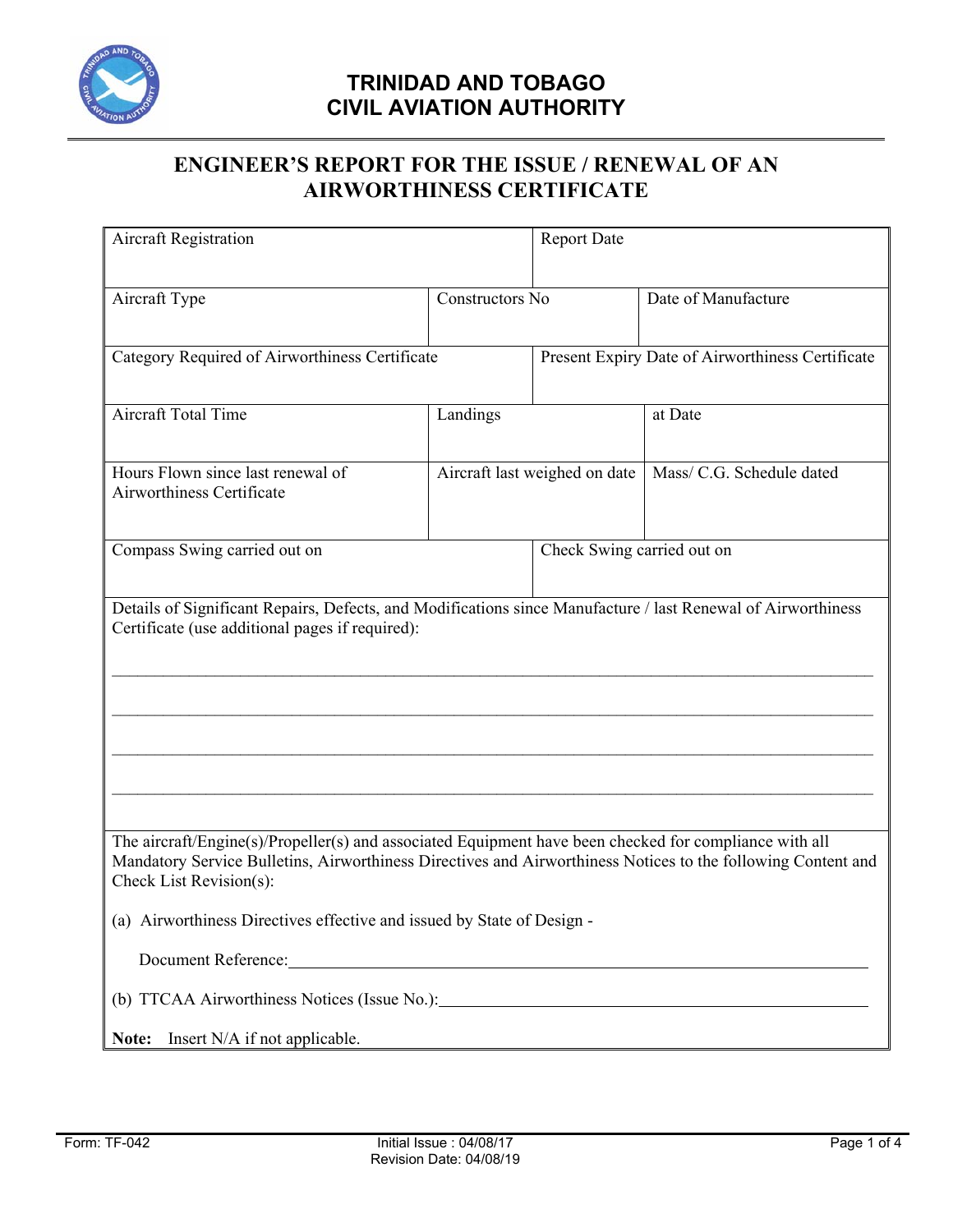

The Aircraft has been maintained by **Example 2018** 2019 12:00:00 The Aircraft has been maintained by **Example 2018** 

Approved Maintenance Schedule Reference Revision No

### **Details of Checks carried out since last C of A Renewal Application:**

| Check | $A/F$ Hrs | Date | Check | $\rm{A/F}$ Hrs | Date |
|-------|-----------|------|-------|----------------|------|
|       |           |      |       |                |      |
|       |           |      |       |                |      |
|       |           |      |       |                |      |
|       |           |      |       |                |      |
|       |           |      |       |                |      |
|       |           |      |       |                |      |
|       |           |      |       |                |      |
|       |           |      |       |                |      |
|       |           |      |       |                |      |
|       |           |      |       |                |      |
|       |           |      |       |                |      |
|       |           |      |       |                |      |

| Check | $A/F$ Hrs | Date |
|-------|-----------|------|
|       |           |      |
|       |           |      |
|       |           |      |
|       |           |      |
|       |           |      |
|       |           |      |
|       |           |      |
|       |           |      |
|       |           |      |
|       |           |      |
|       |           |      |
|       |           |      |

| Are Scheduled Time Controlled items within Life Yes |  | No. |
|-----------------------------------------------------|--|-----|
| If No give details:                                 |  |     |

### **Engines, APU and Propeller / Rotor Details:**

Engine TBO Propeller/Rotor TBO

|                            | No: 1 | No: 2 | No: 3 | <b>No: 4</b> | <b>APU</b> |
|----------------------------|-------|-------|-------|--------------|------------|
|                            |       |       |       |              |            |
| Engine Type:               |       |       |       |              |            |
| Serial Numbers:            |       |       |       |              |            |
| Total Engine Hours:        |       |       |       |              |            |
| Hours since Overhaul:      |       |       |       |              |            |
|                            |       |       |       |              |            |
| Propeller/Rotor Type:      |       |       |       |              |            |
| Serial Numbers:            |       |       |       |              |            |
| Total Propeller hours:     |       |       |       |              |            |
| Hours since Overhaul:      |       |       |       |              |            |
| Date Fitted:               |       |       |       |              |            |
| Tail Rotor Serial Numbers: |       |       |       |              |            |
| Hours since Manufacture:   |       |       |       |              |            |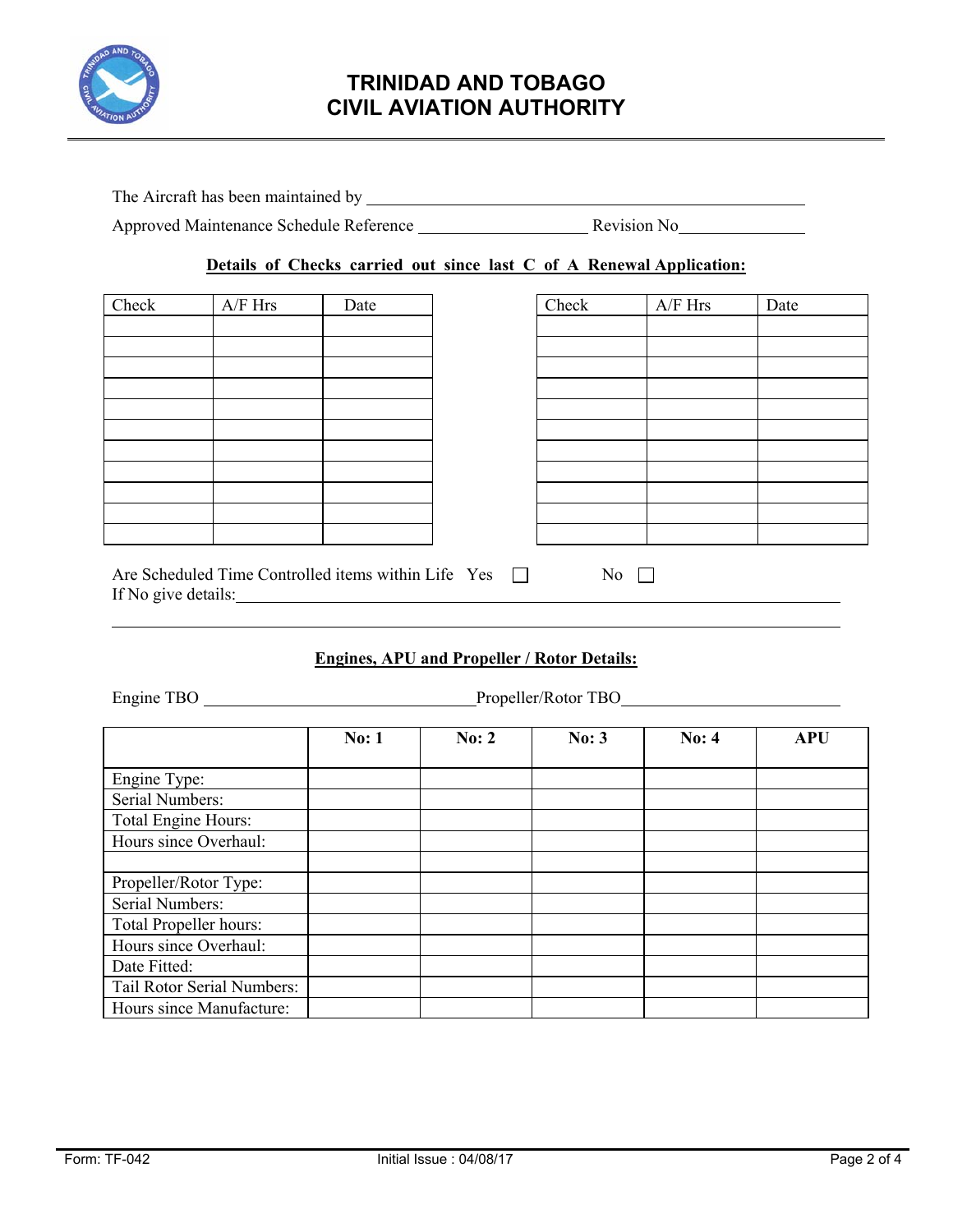

### **AIRCRAFT/ENGINES/PROPELLERS/APU/EQUIPMENT Mandatory Service Bulletin / Airworthiness Directive Compliance Record Effective since last Airworthiness Certificate and Repetitives:**

| AD/SB  | Rev | Subject | Date & Hrs at | Method of<br>Compliance | One  | Repetitive | Next Due                   |
|--------|-----|---------|---------------|-------------------------|------|------------|----------------------------|
| Number |     |         | Compliance    |                         | Time |            | $\text{Date}/\text{Hours}$ |
|        |     |         |               |                         |      |            |                            |
|        |     |         |               |                         |      |            |                            |
|        |     |         |               |                         |      |            |                            |
|        |     |         |               |                         |      |            |                            |
|        |     |         |               |                         |      |            |                            |
|        |     |         |               |                         |      |            |                            |
|        |     |         |               |                         |      |            |                            |
|        |     |         |               |                         |      |            |                            |
|        |     |         |               |                         |      |            |                            |
|        |     |         |               |                         |      |            |                            |
|        |     |         |               |                         |      |            |                            |
|        |     |         |               |                         |      |            |                            |
|        |     |         |               |                         |      |            |                            |
|        |     |         |               |                         |      |            |                            |
|        |     |         |               |                         |      |            |                            |
|        |     |         |               |                         |      |            |                            |
|        |     |         |               |                         |      |            |                            |
|        |     |         |               |                         |      |            |                            |

Certified that the above mentioned Bulletins and Directives have been complied with on this aircraft in accordance with the requirements contained therein.

**Note: (Use additional pages as required).**